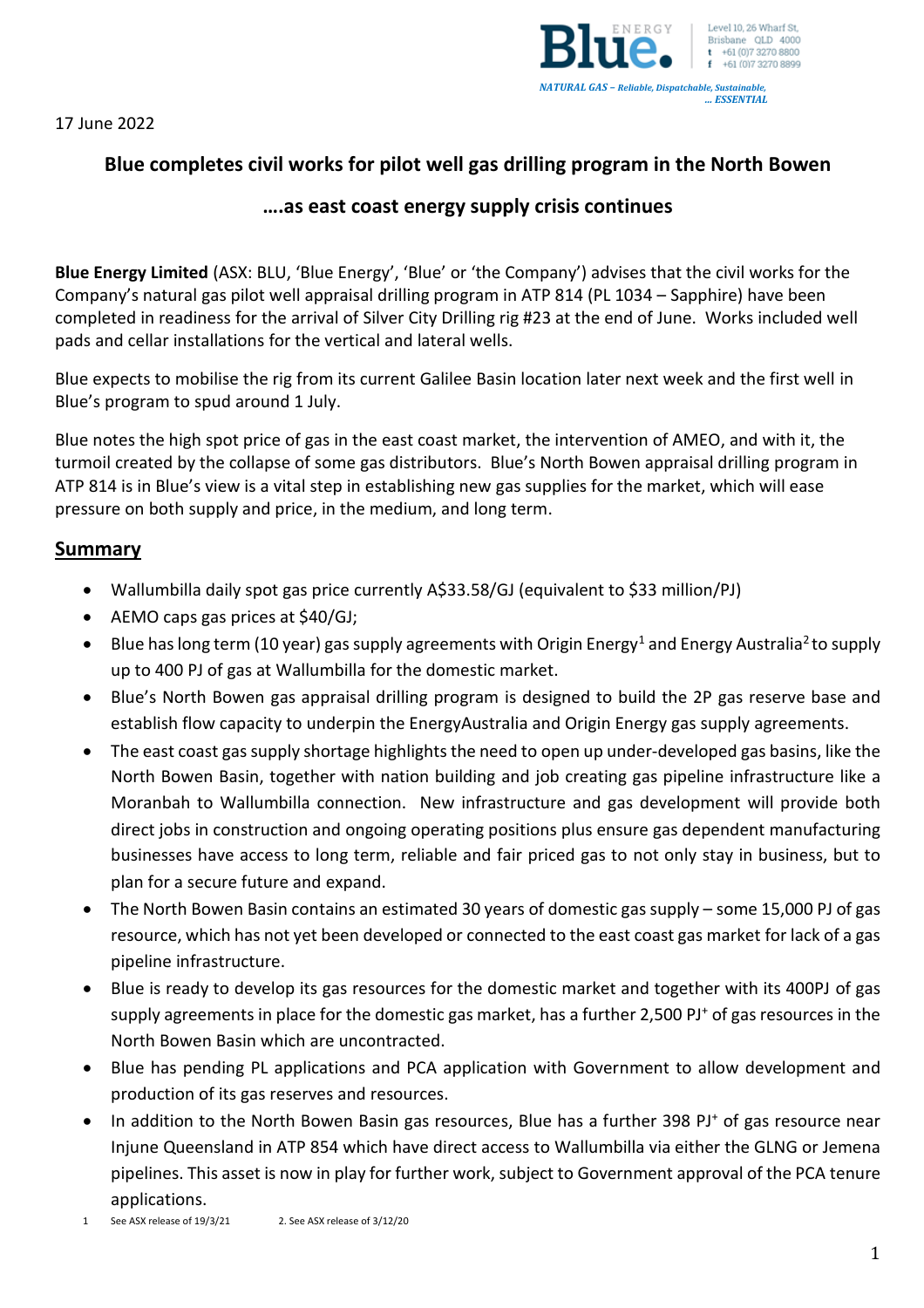

**North Bowen Drilling Program:** The aim of the North Bowen drilling program in ATP 814 is to convert existing contingent gas resources to gas reserves from the existing inventory of resources situated in the PL 1034 area (Sapphire Block) of ATP 814P.

The PL 1034 area is immediately adjacent to the Moranbah Gas Project which is currently a producing field operated by Arrow Energy (see Figure 1). The application for PL 1034 is currently with the Queensland Government for the issue of the Production Licence (PL). Blue Energy is 100% owner and operator of ATP 814P and the PL 1034 application area.



*Figure 1 Figure 2*

*Figures 1&2: Blue Energy acreage position in the North Bowen (Figure 1) and the location of the PL 1034 area to existing production*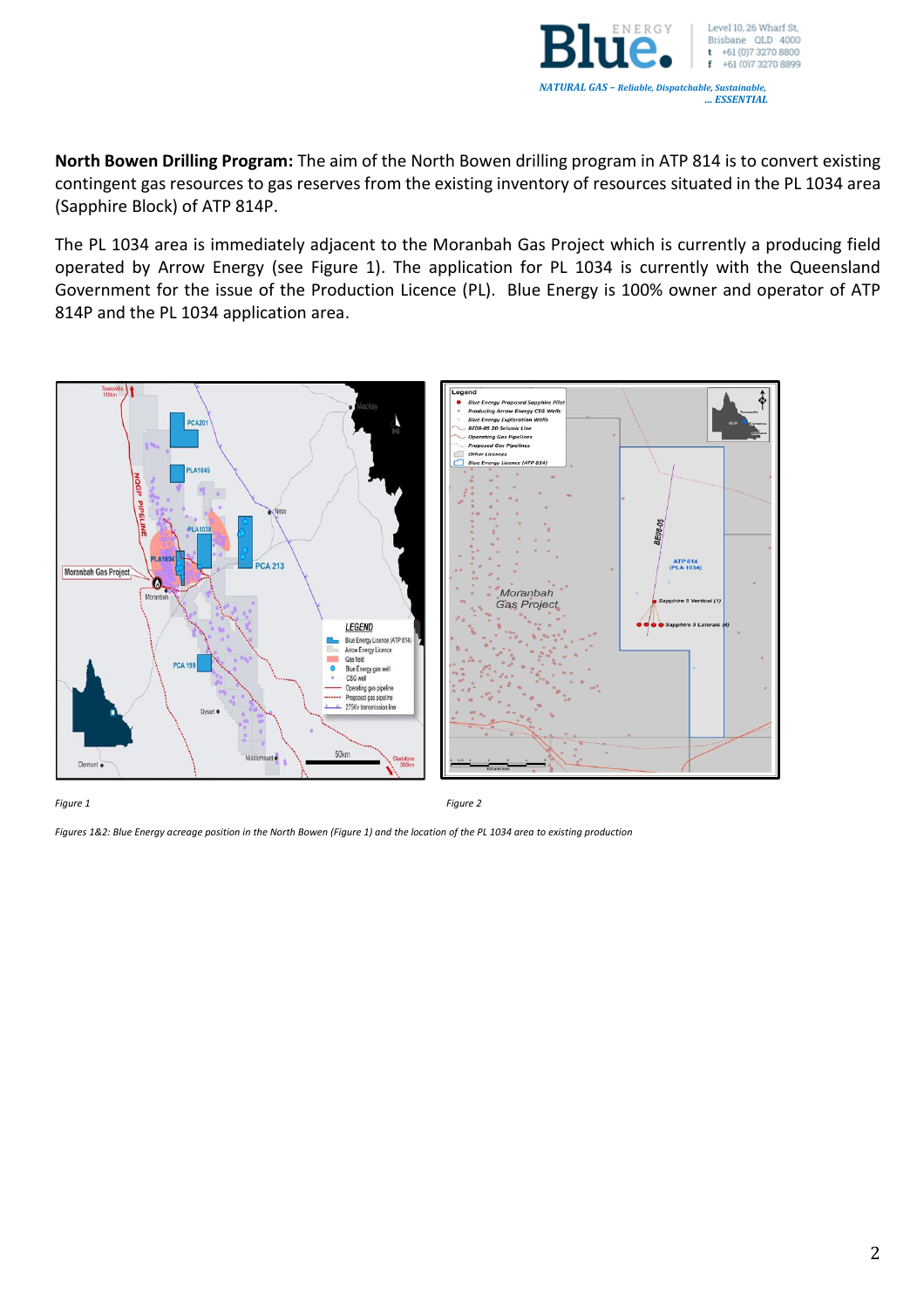

#### **ATP 854 (100% Blue Energy and Operated)**

As mentioned above, Blue also has 398 PJ of Contingent gas Resource in the area near Roma in ATP 854P in Queensland. This permit is located near existing gas infrastructure which will provide convenient and rapid access to the Wallumbilla gas hub and/or Gladstone (see Figure 3)



*Figure 3: ATP 854 location map shows position of Blue's 398 PJ of gas resources in close proximity top the gas market hub infrastructure*

As previously announced to the market, ATP 814 currently has 2P reserves of 71 PJ<sup>+</sup> and 3P reserves of 298 PJ<sup>+</sup> (as independently certified by NSAI) allocated to it. There is also significant upside within the constituent blocks comprising the permit with a combined 3,248 PJ<sup>+</sup> of Contingent Resources in all the area held by the Company's ATP814 granted Potential Commercial Area (PCAs) and PL applications, as estimated by NSAI. There is also additional upside in the Prospective Resources category in the ATP 814 permit of approximately 2,000 PJ of gas in place.